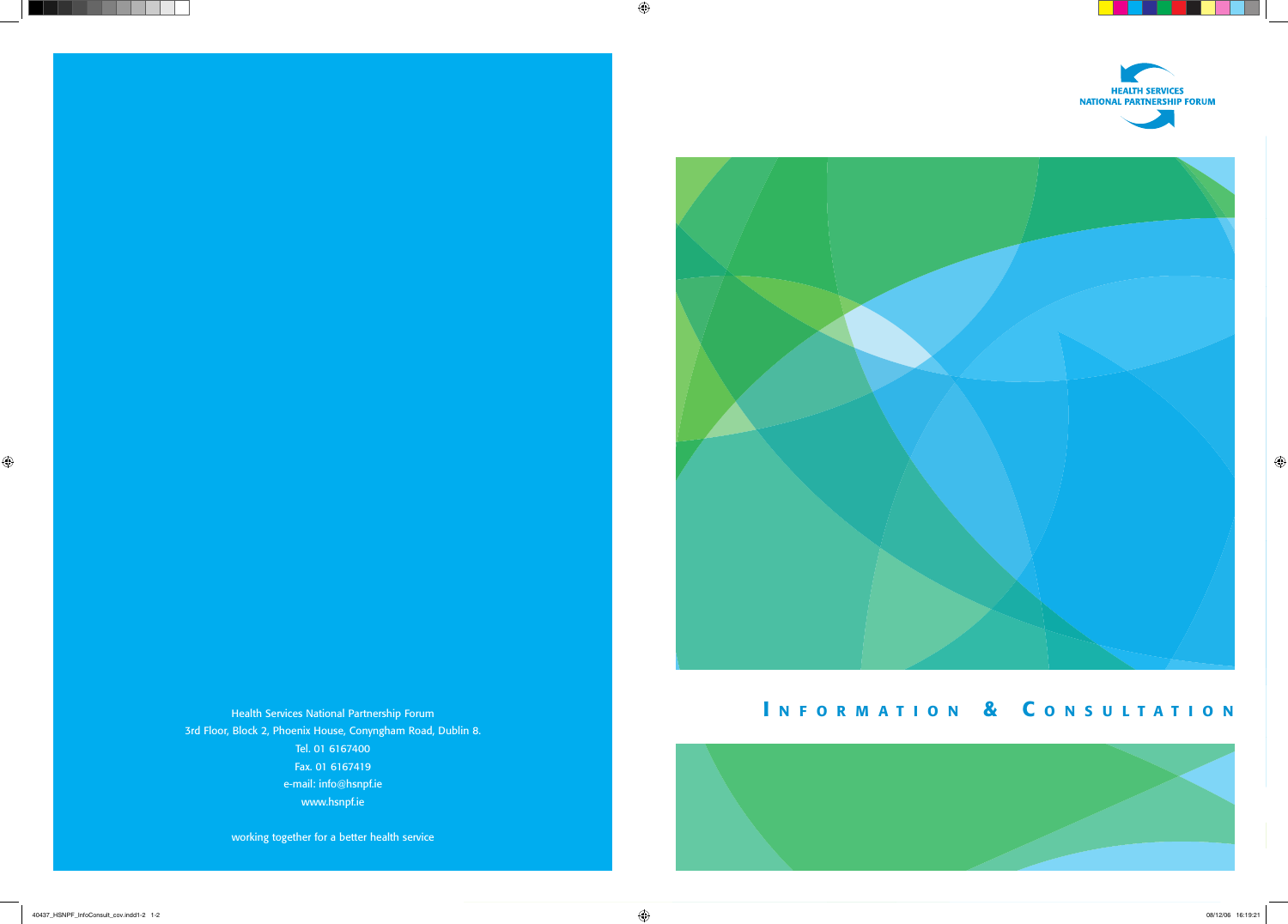

# Agreement

between the health services management and trade unions, working under the auspices of the Health Services National Partnership Forum

1st September 2006

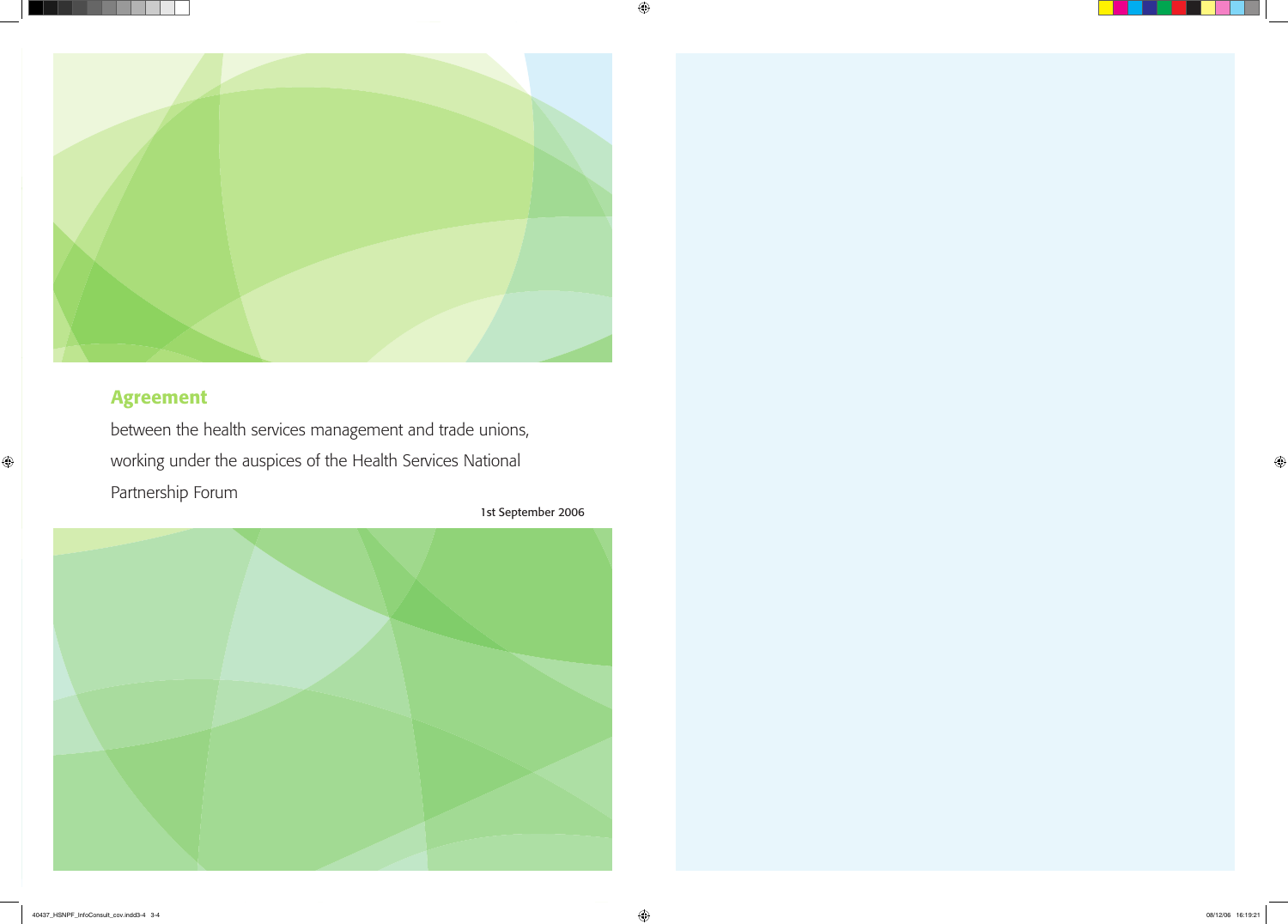# Table of Contents

| $\mathbf{1}$                                            | Introduction: Context and Background                                              | $\overline{2}$ |
|---------------------------------------------------------|-----------------------------------------------------------------------------------|----------------|
| $\overline{2}$                                          | Purpose of this Agreement                                                         | $\overline{3}$ |
| 3                                                       | Status of this Agreement                                                          | $\overline{4}$ |
| $\overline{4}$                                          | Scope of this Agreement                                                           | 5              |
| 5                                                       | Information Sharing versus Consultation - Key Definitions                         | 5              |
| 6                                                       | The Context of Consultation - Effective Change Management                         | 6              |
| 7                                                       | Management/Unions' Responsibility to Make decisions                               | 6              |
| 8                                                       | Communication                                                                     | 6              |
| 9                                                       | Time to Engage in Consultative Processes                                          | 6              |
| 10                                                      | Right to Disagree on Specific Issues                                              | $\overline{7}$ |
| 11                                                      | Avoiding Unreasonable/Unnecessary Delays                                          | $\overline{7}$ |
| $12 \overline{ }$                                       | Dealing with Unexpected Circumstances                                             | $\overline{7}$ |
| 13                                                      | Commitment to Delivery of Agreed Courses of Action                                | 8              |
| 14                                                      | <b>Traditional IR Negotiation</b>                                                 | 9              |
| 15                                                      | <b>Resources</b>                                                                  | 9              |
| 16                                                      | Handling Confidential Information                                                 | 9              |
| 17                                                      | Methods of Consultation                                                           | 9              |
| 18                                                      | Time Line for Effective Consultation                                              | 9              |
| 19                                                      | Scope of Consultation                                                             | 10             |
| 20                                                      | Processes to Support Information and Consultation                                 | 10             |
| 21                                                      | Appropriate Structures for Consulting                                             | 10             |
| 22                                                      | Direct Involvement                                                                | 11             |
| 23                                                      | Agreement Availability                                                            | 11             |
| 24                                                      | Agreement Review Mechanism                                                        | 11             |
| 25                                                      | The Parties                                                                       | 11             |
|                                                         | Appendix 1 - Definitions                                                          | 12             |
|                                                         | Appendix 2 - Principles of a Good Practice Approach to Information & Consultation |                |
|                                                         | Appendix 3 - Checklist for Methods of Consultation                                |                |
| Appendix 4 - Article 4 of the Directive                 |                                                                                   | 14             |
| Appendix 5 - Subjects for Information and Consultation  |                                                                                   |                |
| Appendix 6 - Synopsis of the Problem Solving Techniques |                                                                                   |                |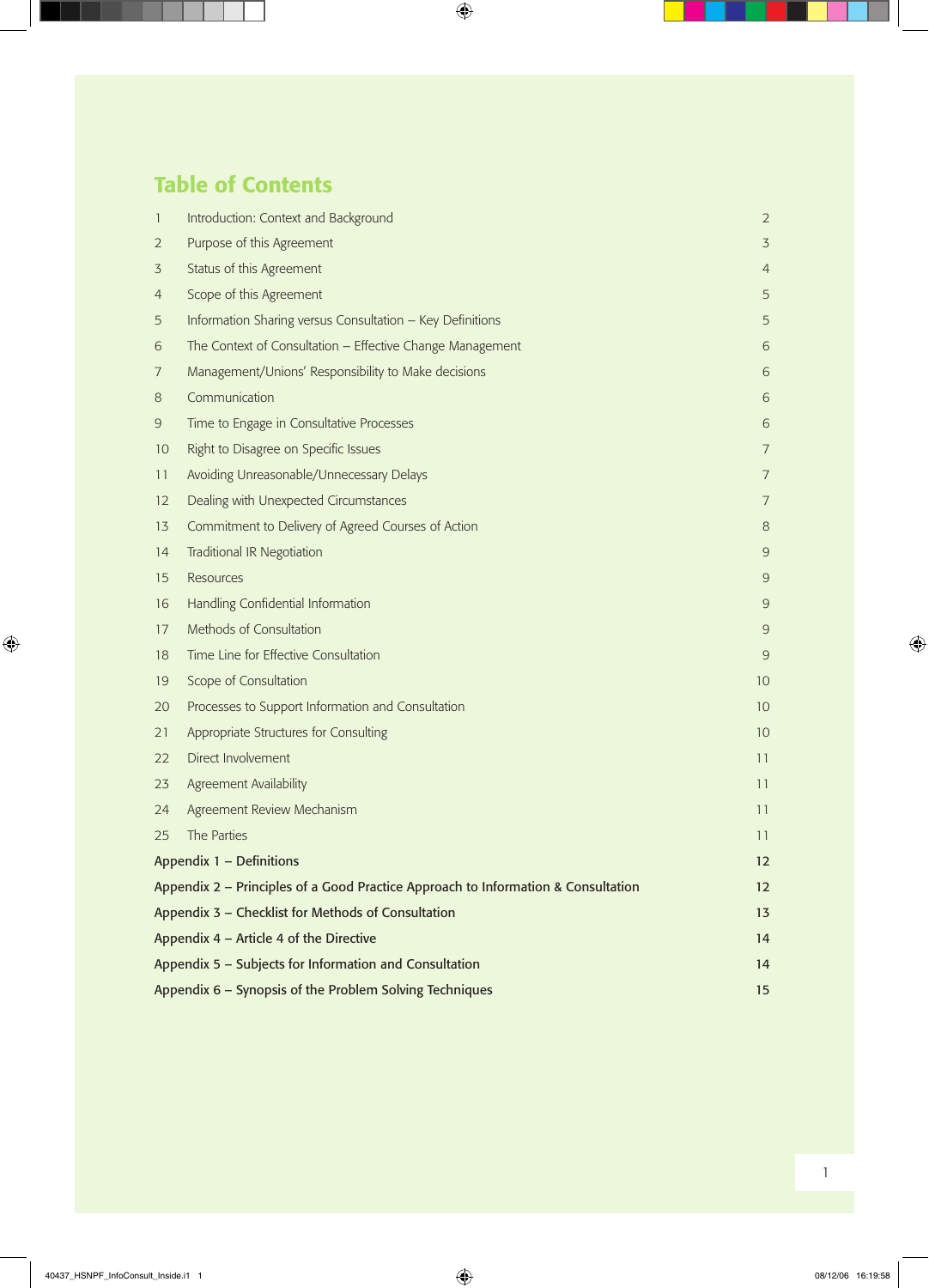## 1 Introduction: Context and Background

- 1.1 The EU directive 2002/14/EC of March 2002 (hereafter referred to as the EU Directive) was transposed into national Irish legislation in the "Employees (Provision of Information and consultation) Act 2006", referred to as the Act throughout this document. Together, they set out the basis and obligations for organisations to put in place procedures, processes and practices to enable effective information sharing and consultation between employers, employees and employees' representatives.
- **1.2** This agreement has been approved by the management and trade unions within the health services, working under the aegis of the Health Services National Partnership Forum (HSNPF), with the following context in mind:
	- $\blacksquare$  We operate in a highly unionised sector
	- n A comprehensive, structured partnership process, underwritten by a formal partnership agreement and supported through HSNPF, is in place within the Health Sector since 1999, the purpose of which is to enable a new active relationship in managing change characterised by employee participation and consultation, the development of joint objectives, co-operation and trust and the delivery of patient-focused quality health services
	- Centralised, collective bargaining Industrial Relations (IR) mechanisms are used within the health sector.

#### 1.3 Parties to this agreement

 The parties to this agreement are set out in the signature block at the end of the document. Hereafter, they will be referred to collectively as 'the parties'.

#### 1.4 The parties' interests

 This agreement is intended to provide support for meeting the common interests of the parties, through the establishment of agreed Information and Consultation processes, in accordance with the Act. Those interests fall within the following four categories:

- $\blacksquare$  Developing better services for patients
- $\blacksquare$  Creating a better working environment
- $\blacksquare$  Achieving better value for money
- **n** Better Management/Staff/Trade Union relationships

More specific interests under each category are set out in the Health Services Partnership Agreement, May 2006.

#### 1.5 Values underpinned in this agreement

 While the Act sets out the minimum legal responsibilities and obligations of the parties, this agreement is intended to support and promote the following values (as set out in the Health Services Partnership Agreement, May 2006), through the implementation of effective Information and Consultation:

- **n** Efficiency & Effectiveness **n** Developing Trust
- 
- **n** Striving For Excellence **n <b>C** Leadership
- n Respect & Support for each other **notify and Support for each other notify Focusing on Interests**
- 
- **n** Loyalty to Partnership Goals and Values **now Accountability & Responsibility**
- 
- Caring & Commitment **a** Communication & Listening
	-
	-
- n Integrity & Openness<br> **n** Seeking Win-Win solutions
	-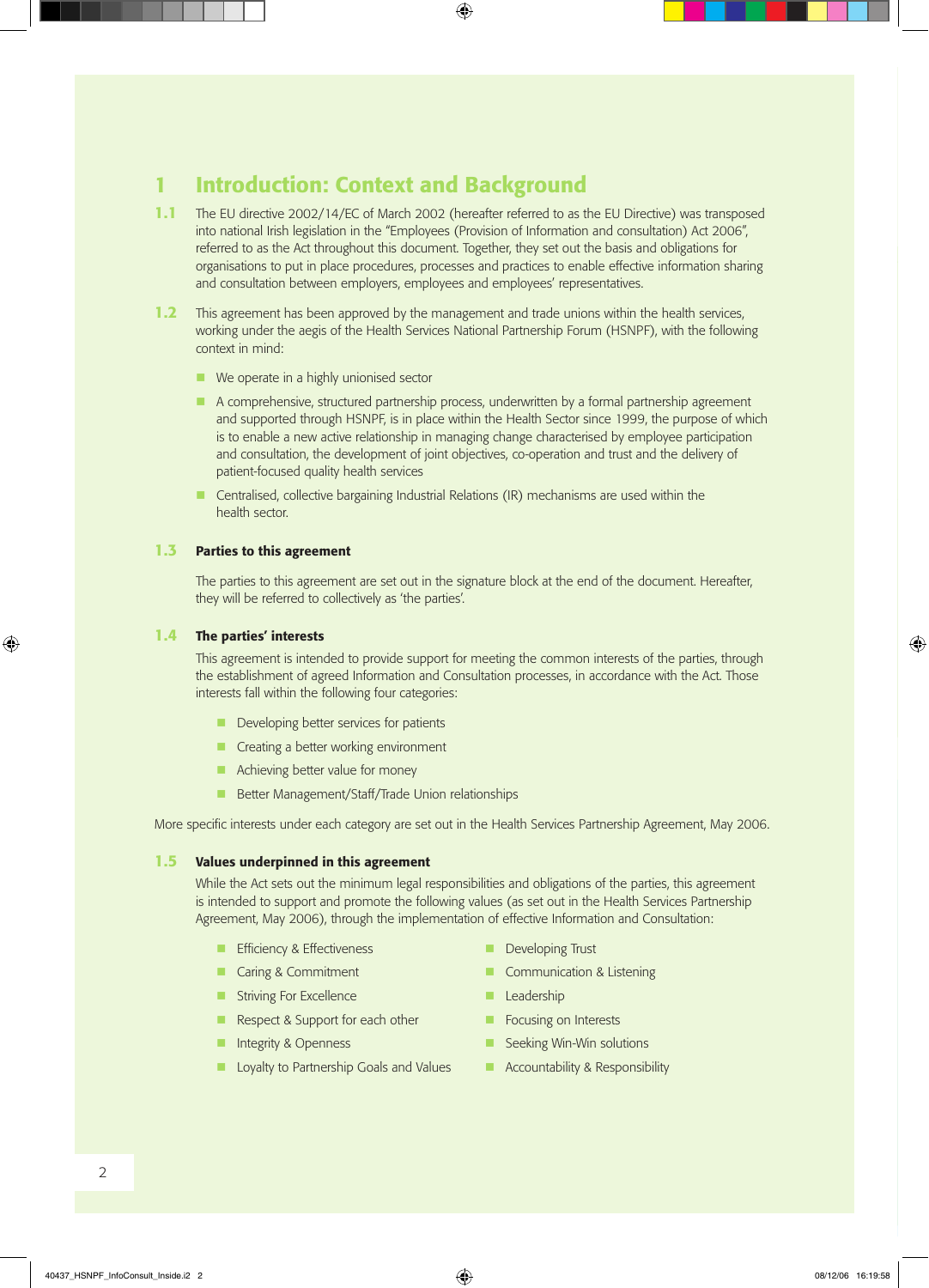

## 2 Purpose of this Agreement

The purpose of this agreement is to provide an Information & Consultation framework for the health sector, within which organisations (undertakings as defined in the Act) within the health services may fulfil their obligations under the Act.

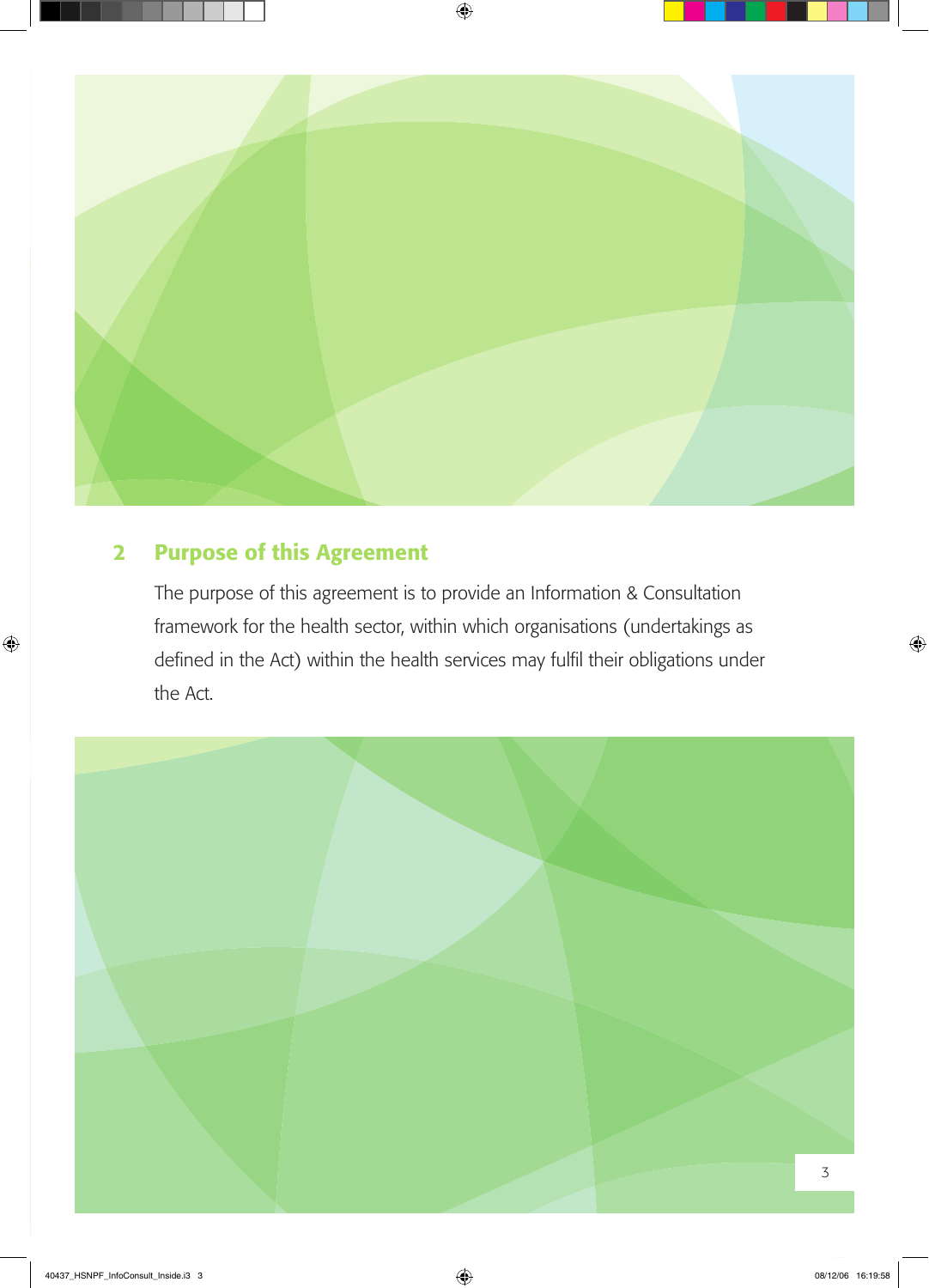

## 3 Status of this Agreement

This is an agreement between the named parties, giving effect to the EU Directive and the Act, to set out the ways in which information sharing and consultation will be carried out within the health services.

The agreement meets the requirements of Section 9 of the Act, in respect of pre-existing agreements, and will be used by health services organisations as the basis for meeting their obligations under the Act.

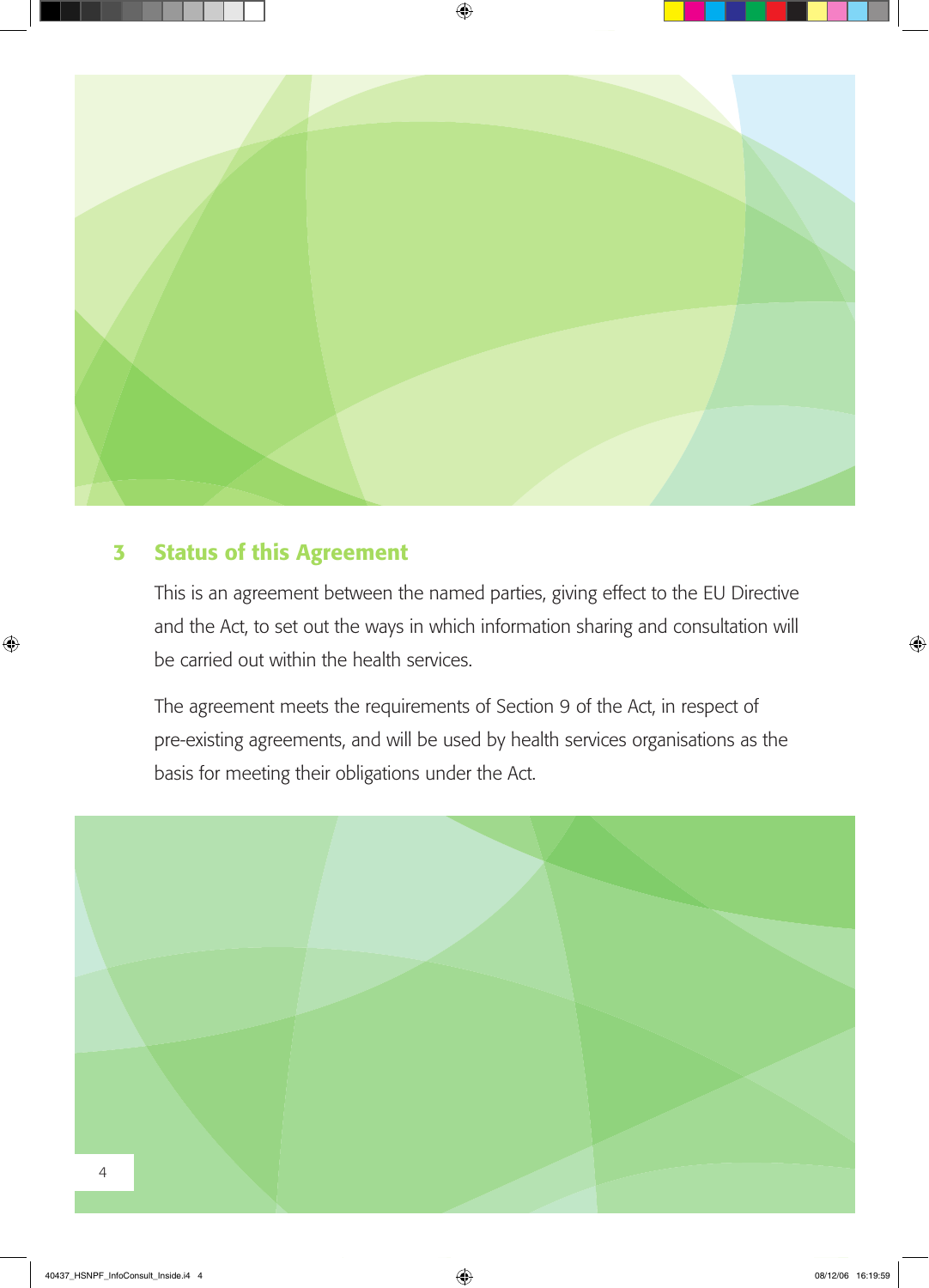### 4 Scope of this Agreement

This agreement sets out approaches necessary to:

- **n** ensure employees and their trade union representatives receive the information to which they are entitled
- $\blacksquare$  provide information to enable involvement of staff and their representatives in change processes
- n implement arrangements that enable information and consultation to improve decision-making and organisational performance.

#### The agreement:

- 1. Elaborates the context in which information sharing and consultation take place within the Health services.
- 2. Sets out procedures compliant with the Act and the EU Directive on Information and Consultation.
- 3. Is applicable to all employees of the Health Service to whom it relates.
- 4. Provides agreed processes to enable and support optimum consultation arrangements within the health services. (The detailed application of these processes may need to be tailored to the specific circumstances in each organisation within the health sector and for consultation on specific issues.)
- 5. Provides guidelines for information and consultation processes (Appendix 2 & Appendix 3).
- 6. Complements and should be read in conjunction with the following existing agreements in the Health Service:
	- **n** Health Services Partnership Agreement of May 2006.
	- **n** Action Plan for People Management.
	- $\blacksquare$  Framework for Dispute Resolution in the Health Services.
	- $\blacksquare$  The current national agreement.

## 5 Information Sharing versus Consultation – **Key Definitions**

For the purpose of clarity, the definitions of Information and Consultation from Article 2 of the Directive will be adopted for the purpose of this agreement. The relevant extract is set out in Appendix 1.

The principles of partnership, as set out in the Health Services Partnership Agreement, suggest that all information, insights and perspectives available to all parties would be made available as early as possible to best inform the consultation process.

In the context of a partnership culture, it is accepted that consultation is not an isolated incidence of exchanging views on a specific issue. The exchange of views implicit in consultation is expected to take place at all stages during the implementation of change. However, this understanding of consultation as an on-going exchange of views is not intended to delay change implementation through endless exchange of views. The Protocol on Handling Significant Change through Partnership was developed with this in mind.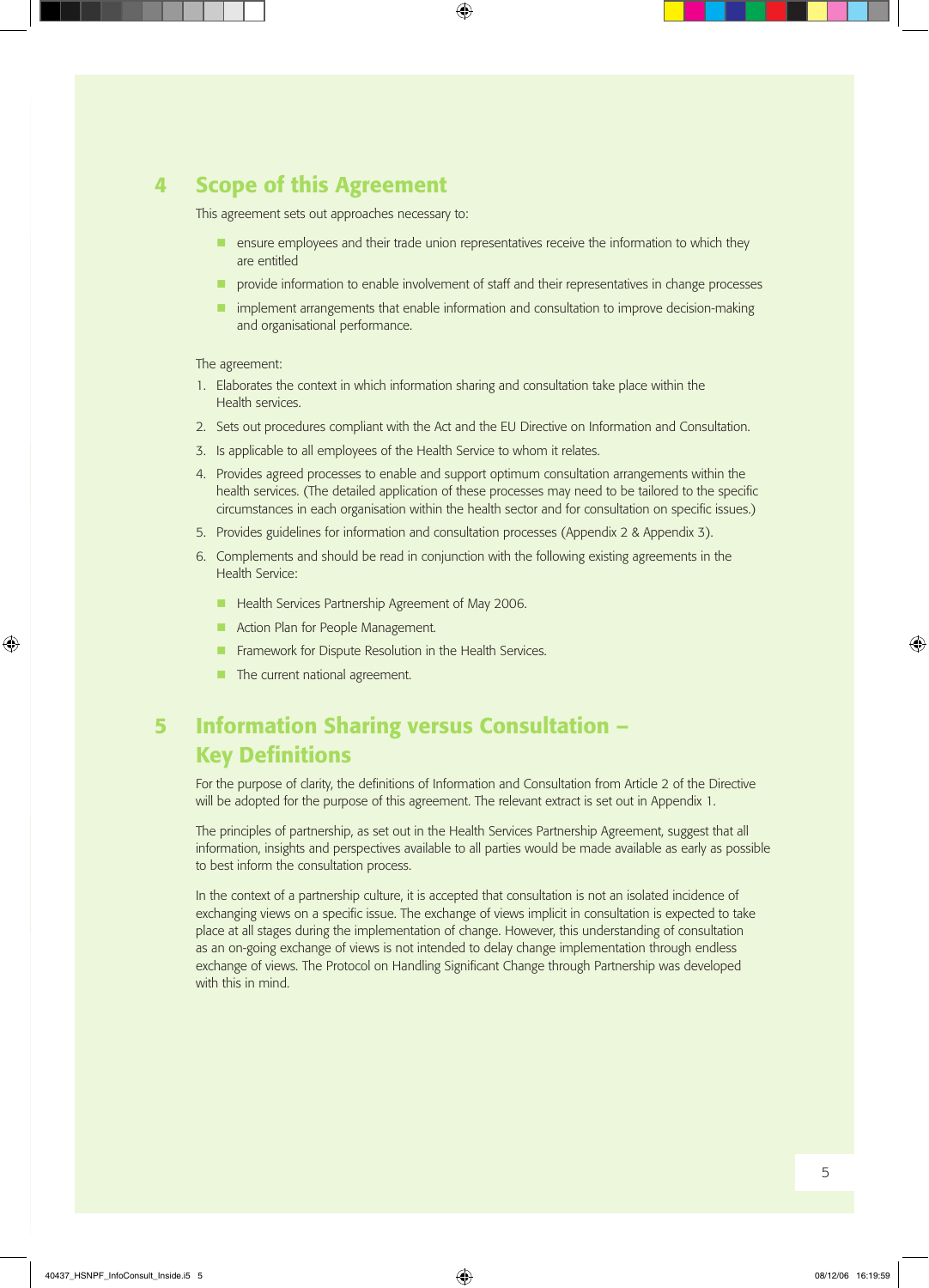## 6 The Context of Consultation – Effective Change Management

 It is acknowledged that change should be managed in the most effective and efficient way possible to serve the best overall interests of the Health Service, their staff and their broad client base. This agreement is based on the acceptance by the parties that effective change management is founded on the need:

- 1. To identify the parties likely to be affected by proposed change.
- 2. To provide information about the proposed change to those likely to be affected.
- 3. To consult with the parties likely to be affected by proposed change.
- 4. Where appropriate, to carry out a change impact analysis, the purpose of which is to identify the effects (both positive and negative) of introducing the proposed change.
- 5. To take due account of the possible impact of the proposed operational and/or strategic changes on established workplace practices and terms of employment, and the (associated) need to consult with employees' representatives.
- 6. For the parties and/or their representatives to fully engage with the preparation for and implementation of change.
- 7. To provide opportunities for staff and their representatives to contribute ideas, views and solutions within the change management process, adding value, improving the quality of decision making and outcomes.

## 7 Management/Unions' Responsibility to Make Decisions for their Constituents

It is accepted by all the parties that both management and unions are obliged and have a responsibility to make timely and effective decisions in the best interests of their respective constituencies. It is acknowledged that information giving and consultation are processes which seek to best inform decision making by the parties and are not a substitute for the decision making authority of any of the parties with regard to their respective constituents.

### 8 Communication

 This agreement assumes that effective communications mechanisms are in place and will continue to be maintained by the parties, to allow information sharing and consultation to take place:

- **No Within each of the parties' group**
- $\blacksquare$  Between the parties' groups

### 9 Time to Engage in Consultative Processes

It is acknowledged that staff representatives require sufficient time and facilities to meaningfully engage in consultation processes. It is also acknowledged that staff representatives may require special training to understand and analyse information, to engage in meaningful consultation and to communicate as they are obliged to with their members. The provision of this time and/or training should be agreed and factored into their workload in their normal employment. The time and/or training required is likely to be proportional to the level of change being contemplated.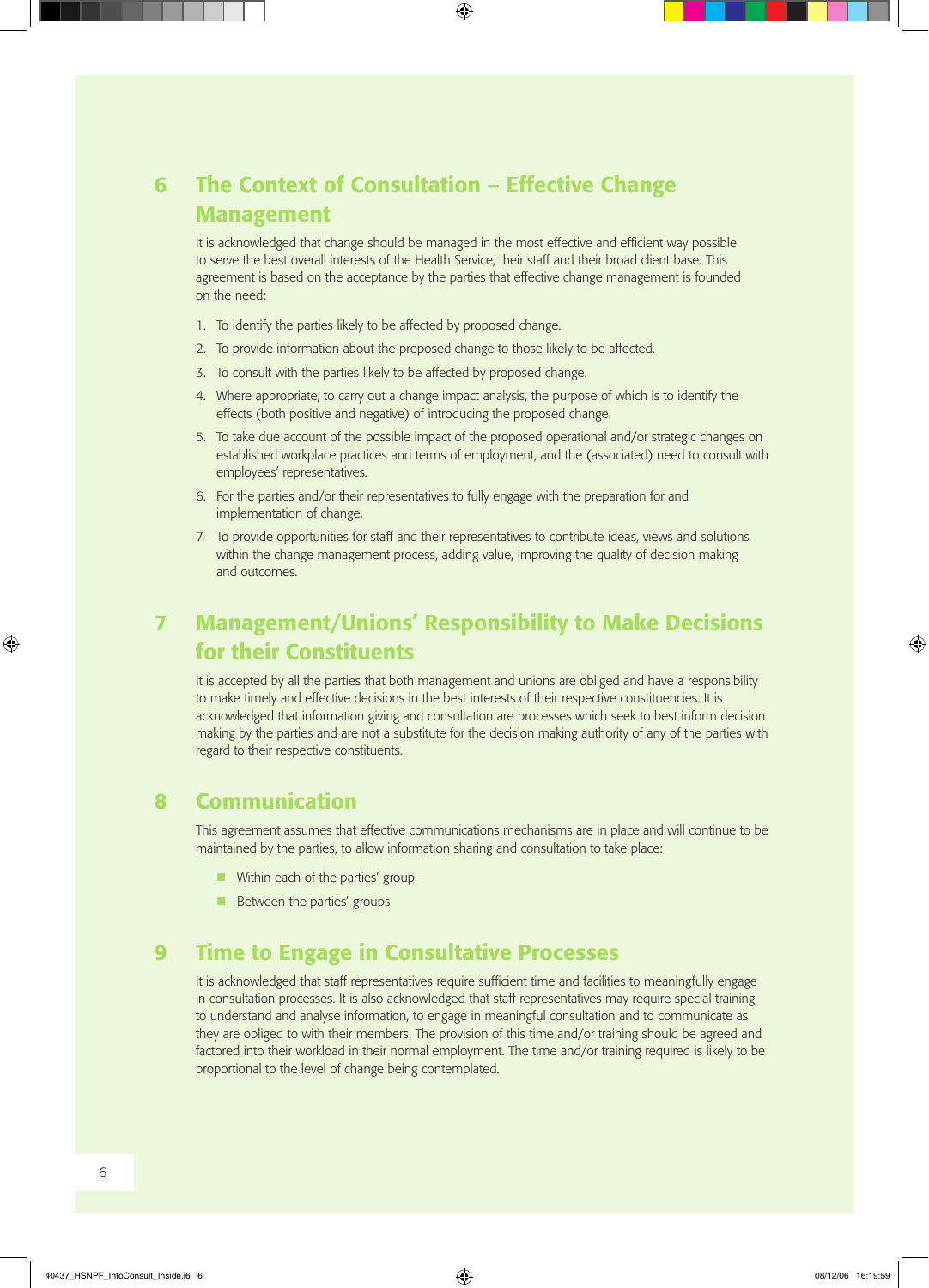### 10 Right to Disagree on Specific Issues

 While consultation will be entered into with a view to reaching agreement, it is acknowledged that consultation does not assume that all parties will reach agreement on all issues being discussed. Parties may disagree on issue(s) under consultation, may record such disagreement and pursue early resolution of those disagreements through appropriate channels. Every effort will be made by all the parties to prevent disagreements or resolve any disagreements at the earliest possible opportunity and as quickly as possible, using where appropriate, the facilities available through the agreed health services partnership and industrial relations processes.

### 11 Avoiding Unreasonable/Unnecessary Delays

#### 11.1 Engaging in good faith

 The parties to this agreement accept that information sharing and consultation will be entered into in good faith by the representatives of all parties concerned. It is accepted that the primary purpose of agreeing a formal approach to information and the consultation processes is:

- $\blacksquare$  To keep all the parties fully informed, as early as possible, about developments of mutual interest which may involve substantial change in the organisation.
- $\blacksquare$  To provide the best opportunity for the reasons for such change, the nature of change being considered and the means for implementing that change, to be discussed as early as possible by the parties.
- $\blacksquare$  To ensure that there are no unreasonable and/or unnecessary delays in providing information, entering consultation or implementing desired change.
- $\blacksquare$  To fulfil the requirements of the Act.

#### 11.2 Dealing with log-jams and disagreement

 The parties are committed to ensuring that delays do not occur in implementing change due to any perceptions of consultation as an endless process without decisions being made and implemented. The following guidelines should be used to avoid any log-jams or disagreement:

- **n** Set out a draft time line at the start of the consultation process, identifying key target dates for activities such as exchanging information, starting consultation, completing negotiations, making concrete decisions, starting implementation of decisions, monitoring implementation progress etc.
- $\blacksquare$  Make early use of an agreed third party acting in a facilitative role to overcome log-jams, as provided for in the Health Services Partnership Agreement 2006.
- **n** Avoid making progress in one area conditional on progress in another, unless they are explicitly linked and dependent on each other.
- $\blacksquare$  Always fix a delivery date for any action point in the overall consultation process then honour the agreed delivery dates.
- n Refer an issue to the appropriate partnership forum or appropriate IR process, as set out in agreements, if unable to progress it locally.

### 12 Dealing with Unexpected Circumstances

It is recognised that some change and associated decisions need to be made in an expeditious and timely fashion, in order to respond effectively to unexpected circumstances and compromise may be necessary on some of the rigour envisaged in this agreement. All employees and their union representatives should be informed of such circumstances at the earliest possible opportunity.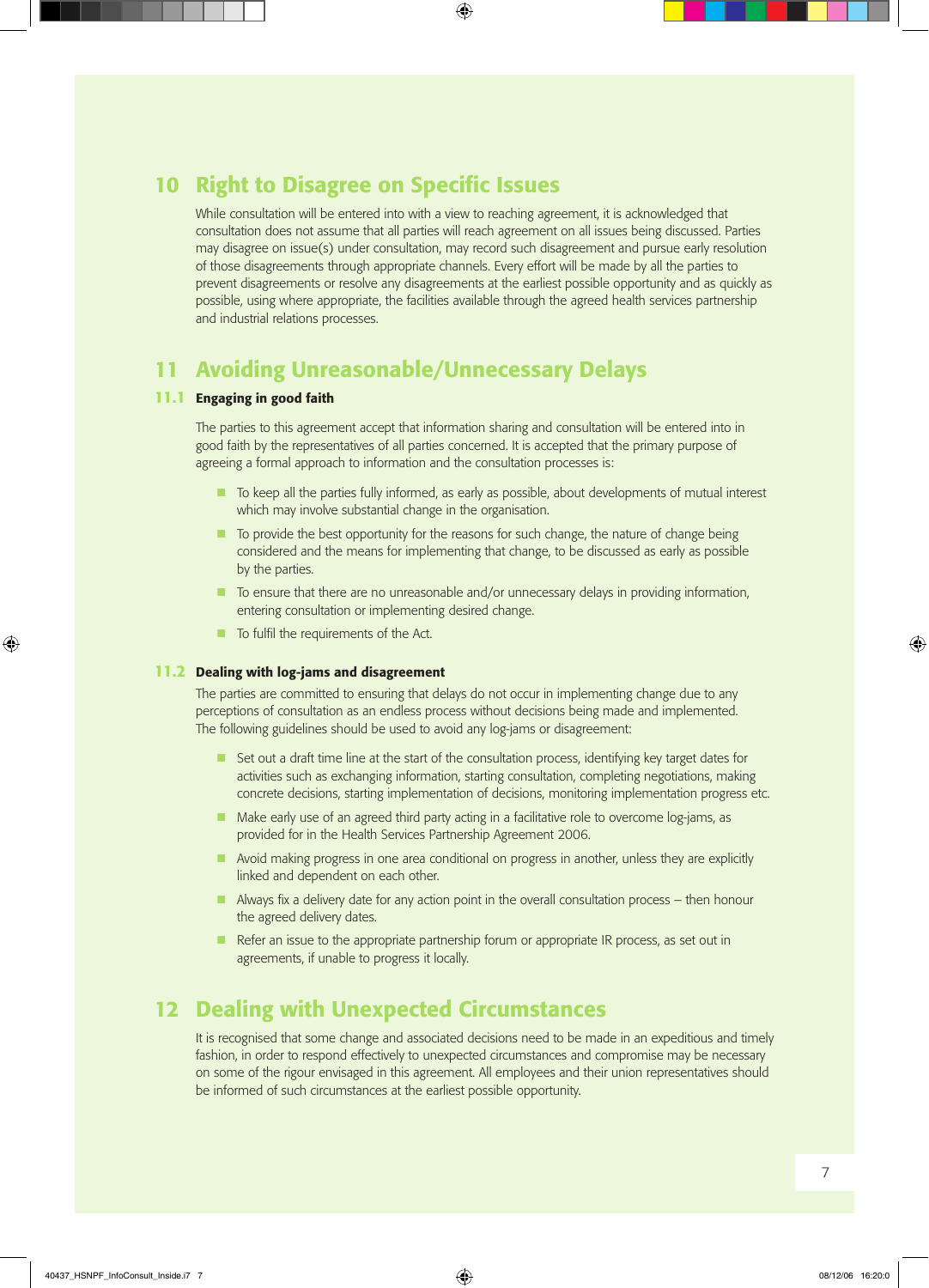

## 13 Commitment to Delivery of Agreed Courses of Action

Where the parties agree on a particular course of action, through application of consultation processes set out in this agreement, all parties will commit fully to the pursuit and full implementation of any such courses of action.

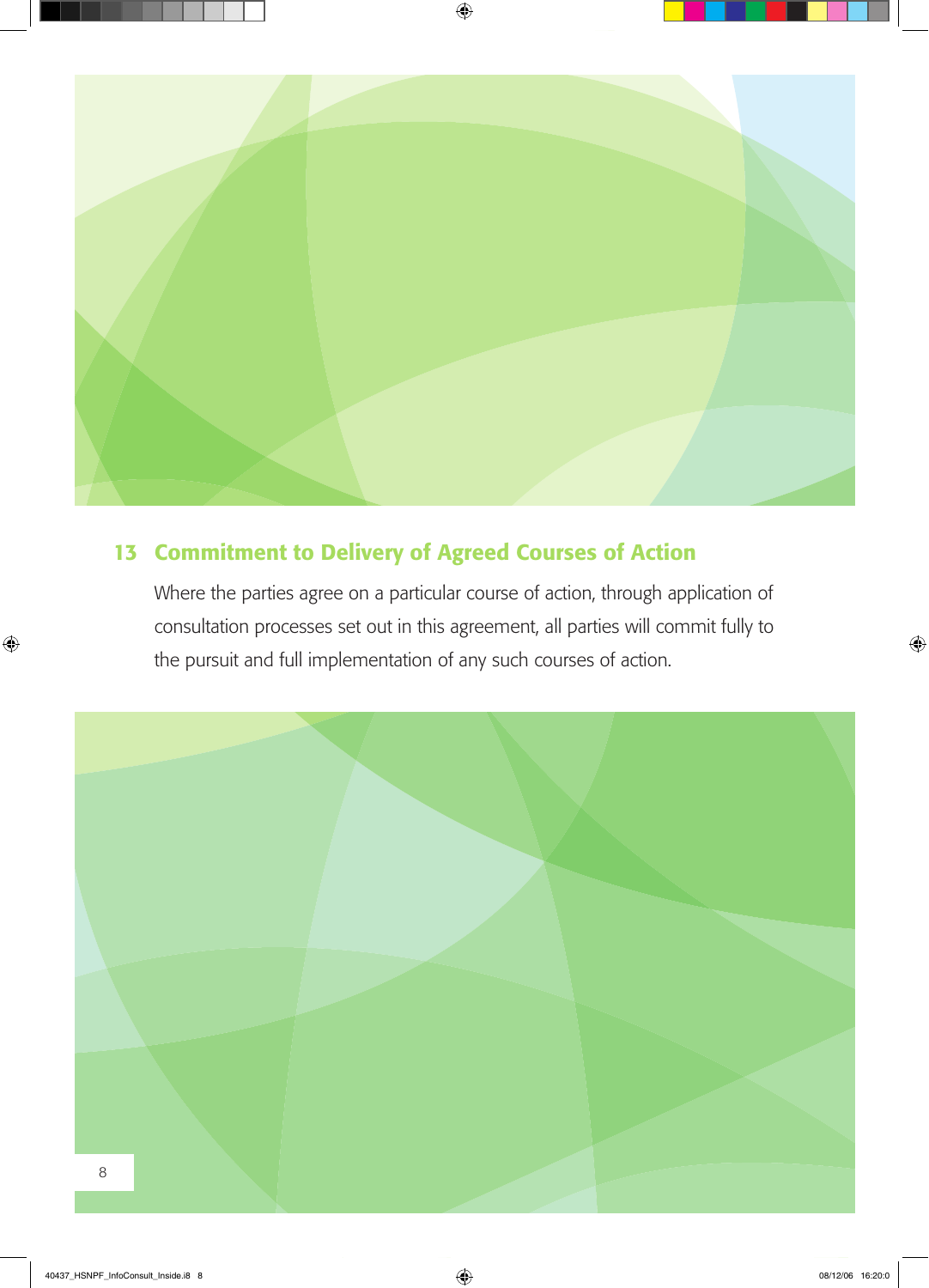### 14 Traditional IR Negotiation

Collective bargaining is the process by which employers and recognised trade unions seek to reach agreement through negotiation, on issues such as pay and terms and conditions of employment. While it is expected that well implemented Information and Consultation procedures should support and strengthen existing IR processes, the existing processes and structures for addressing collective bargaining issues remain unaltered by the Directive and the Act.

### 15 Resources

The employer will meet the cost of expenses and providing resources to meet the terms of this agreement.

### **16 Handling Confidential Information**

Employees participating in information and consultation procedures will be bound by a duty of confidentiality. Any staff representative, employee participant or expert providing assistance is not authorised to reveal to employees or third parties, any information which, in the legitimate interest of the health services, has been expressly provided to him/ her in confidence. A person as described above may disclose information which has been expressly provided to him/ her in confidence to employees and to third parties who are also bound by an obligation of confidentiality.

### 17 Methods of Consultation

The parties will ensure that the timing, method and content of information and consultation:

- $\blacksquare$  are appropriate to the subject under discussion
- $\blacksquare$  take place at the appropriate level of management and union representation.
- $\blacksquare$  are done in such a way as to enable union representatives to obtain a response and the reasons for that response, to any opinion they might formulate on the change being consulted on.

Appendix 3 provides a range of methods for carrying out consultation. Existing organisation specific processes may also be added to this list. The check list should be used as an aid to identifying the most suitable process acceptable to the parties involved and appropriate to the organisation, and the issue in question.

### 18 Time Line for Effective Consultation

It is recognised by all the parties that adequate time is required to allow for full information sharing and consultation, before final decisions are taken and change implementation processes commence. Every effort should be made to exchange information and enter consultation at the earliest possible opportunity.

Implementation of this agreement to honour the interests and values set out in paragraphs 1.4 and 1.5 respectively is likely to require an exchange of information and ideas earlier than might previously have occurred. This will also require a willingness to accept and engage with any new information which comes to light during the consultation process.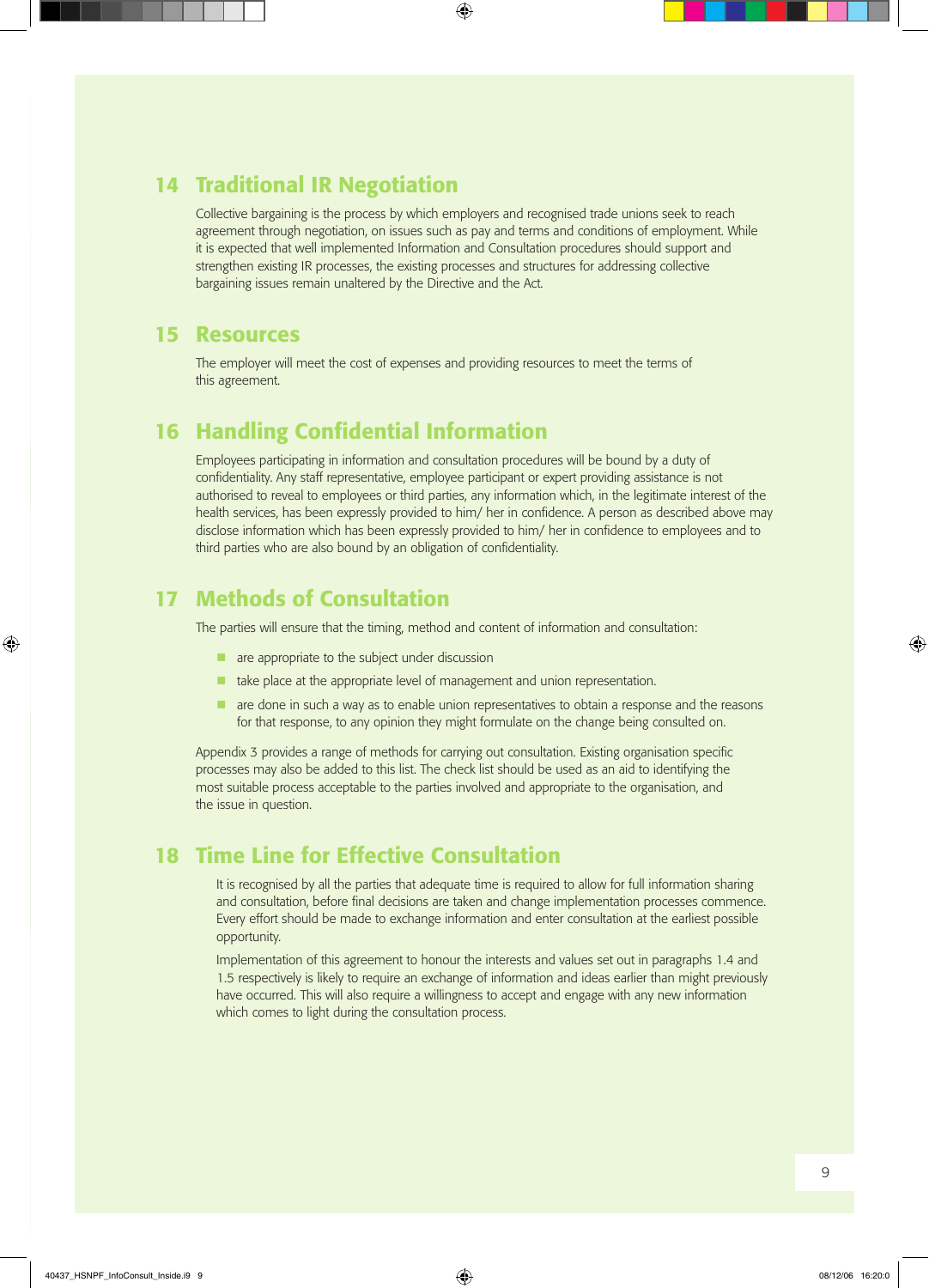### 19 Scope of Consultation

#### 19.1 Subject of consultation

Consultation (meaning the exchange of views and establishment of dialogue between the employees' representatives and the employer) shall take place on all decisions relating to:

- $\blacksquare$  probable developments of the activities of the relevant health service organisation(s)
- $\blacksquare$  probable development of employment within the health service or any measures envisaged, in particular where there is a threat to employment
- n all decisions likely to lead to substantial changes in work organisation or in contractual relations. (Ref Article 4.2 of the Directive, copied at Appendix 4)

 Reflective of the intent of the EU Directive (Article 4.4) and the Act, such consultation shall be with a view to reaching an agreement on such decisions.

 A more comprehensive list of areas for information and consultation is set out in Appendix 5.

#### 19.2 Basis of consultation

 Consultation shall be based on information/data exchanged between the employer and the (union) employee representatives in order to enable them (all participants) to:

- $\blacksquare$  acquaint themselves with the subject matter, from each others' perspectives
- $\blacksquare$  to examine the details (of it) and to formulate opinions (which they are each entitled to)
- $\blacksquare$  to enable (union) employee representatives to meet the employer
	- $\blacksquare$  to obtain a response
	- $\blacksquare$  the reasons for that response
	- n and any opinions they (the employer) might formulate about the employees' views on the issues under discussion.

### 20 Processes to Support Information and Consultation

 The parties are committed to addressing any problems which may arise during the consultation process in a constructive manner, with a view to resolving difficulties where possible. This may involve the use of problem-solving processes, examples of which are set out in Appendix 6. The documents 'Tools for Change through Partnership' and 'Diagnostic Toolkit' as published by the HSNPF also provide appropriate processes to support Information and Consultation.

### 21 Appropriate Structures for Consulting

Mindful of our collective understanding of consultation as 'an exchange of views', 'with a view to reaching agreement', one of the expected outcomes of having and implementing this agreement is the on-going development of a consultative partnership culture at every level within the health services. In order to support and develop this culture, there is a need to acknowledge the various places, occasions or structures in which information and consultation currently take place. In doing so, it is also acknowledged that the structures envisaged in this agreement should not be taken as either prescriptive or exclusive. Equally, any of the parties may seek to use some particular structure(s) to deal with specific issues of concern to them.

Ideally, it is envisaged that consultation will take place within the following structures

- 1. Any statutory body or standing committee set up for the purpose of conducting industrial relations
- 2. Any partnership working group or committee set up on an agreed basis between the parties, for the specific purpose of engaging in a consultation process
- 3. Any normal operational structures in the health service within which the parties should share information and consult with each other as a normal part of effectively carrying out their work
- 4. Any partnership committees/groups set up in accordance with and under the auspices of the HSNPF.

 Where there is a specific requirement to formally acknowledge that consultation has taken place on any given issue(s), a structure and/or process should be specified and agreed by the parties for that particular purpose. Appendix 3 provides a range of methods for consultation, depending on the issues and context in which consultation should take place.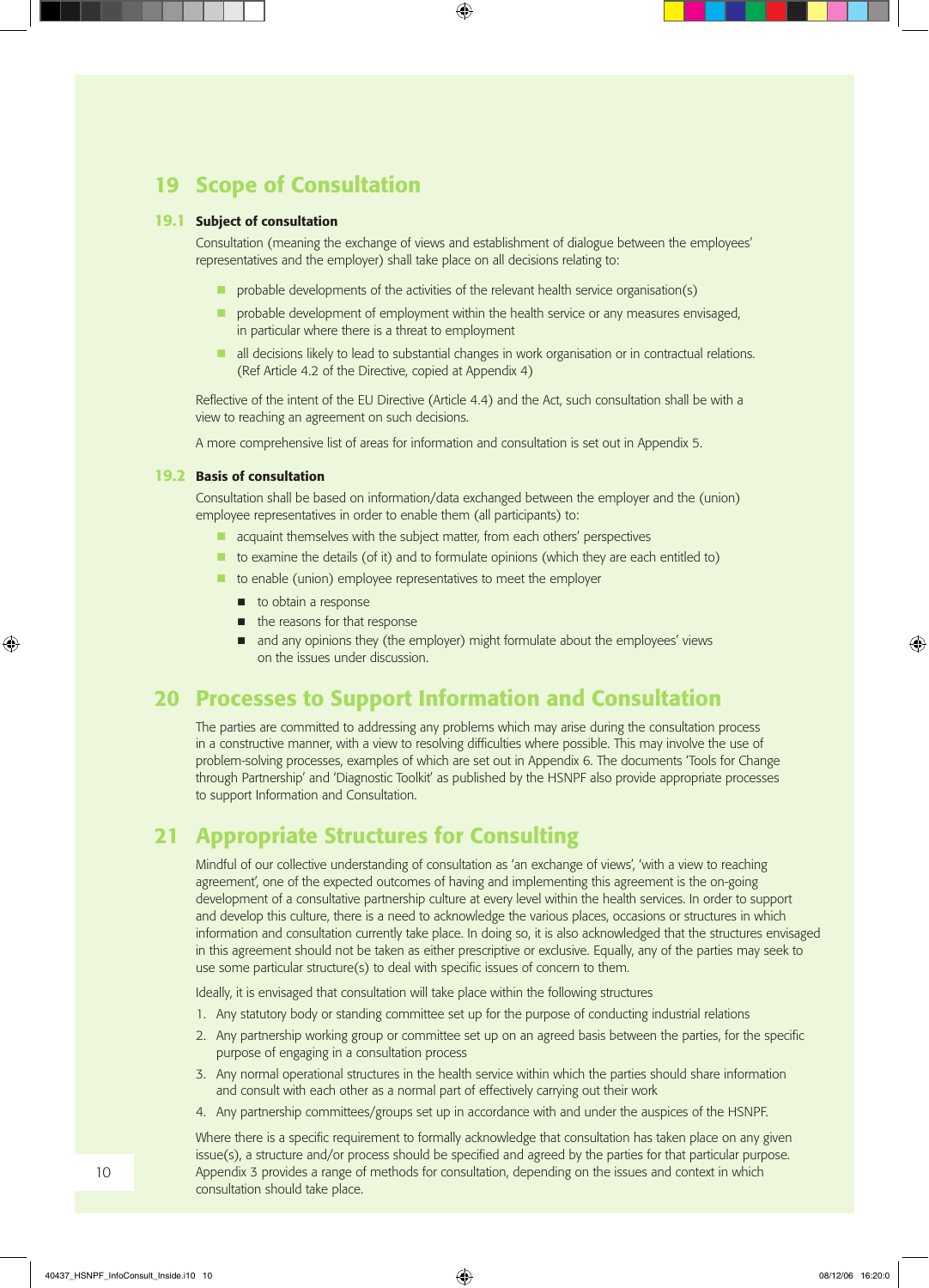### 22 Direct Involvement

It is the parties' intention that the existing practices and procedures for information and consultation already in place through IR and Partnership mechanisms will continue to be available to management, staff and unions within the health services. As such, consultation is by indirect involvement (i.e. through union representatives nominated for that purpose). Where any individual employee wishes to exercise their right to direct information and consultation under section 11 of the Act, the provisions of this agreement will apply and any processes established under this agreement will be accessible by individuals to meet their entitlements under the Act.

### 23 Agreement Availability

A copy of this agreement will be made available for inspection by any employee of the health services, through the HSNPF, Area Partnership fora or local Partnership committees.

### 24 Agreement Review Mechanism

#### 24.1 Duration of agreement

This agreement will operate initially for a period of two years from the date of signing this agreement, after which the agreement will be reviewed.

#### 24.2 Review

A review of this agreement and its operation will be carried out by the parties at the end of two years, with a view to agreeing and implementing any necessary improvements, and establishing a (revised) agreement for as long as the parties agree to retain the agreement in force.

### 25 The Parties

The parties to this agreement are the health services management and trade unions, working under the auspices of the Health Services National Partnership Forum

| <b>Signature</b> | <b>Name</b>                                                               |
|------------------|---------------------------------------------------------------------------|
|                  | Aidan Browne, Joint Chair,<br>Health Services National Partnership Forum  |
| Matt Mean        | Matt Merrigan, Joint Chair,<br>Health Services National Partnership Forum |

#### Date: 1st September 2006

For the purpose of approving this agreement, the provisions of section  $9(3)(b)$  of the Act will apply (i.e. "where the result of employing any other procedure agreed to by the parties for determining whether the agreement has been so approved discloses that it has been so approved "). Also see paragraph 1.2 of this agreement. Accordingly, the standard rules of Section 10 and Schedule 1 of the Act will not apply.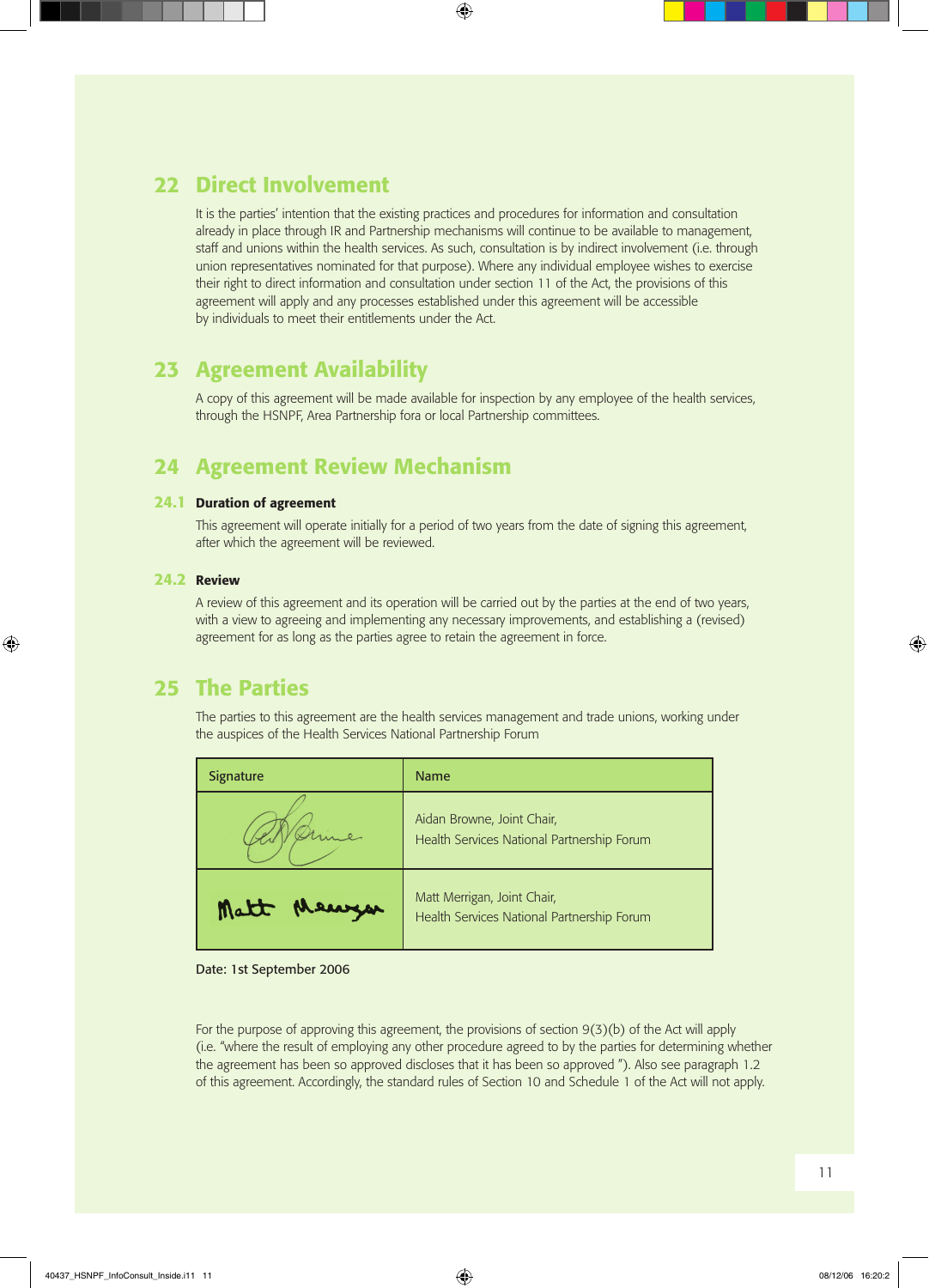### Appendix 1 – Definitions\*

**Information** – "information" means transmission by the employer to one or more employees or their representatives (or both) of data in order to enable them to acquaint themselves with the subject matter and to examine it.

**Consultation** – 'consultation' means the exchange of views and establishment of dialogue between either or both –

- (a) one or more employees
- (b) the employees' representatives or representatives and the employer.
- \* Reference: Employees (Provision of Information and Consultation) Act 2006

## Appendix 2 – Principles of a Good Practice Approach to Information & Consultation

- n Recognise that the key to more effective informing and consulting lies not so much in the bundle of practices that are adopted as in the context, manner and spirit in which they are introduced and progressed.
- **n** Foster a culture of information sharing, joint problem solving and consultation in the organisation. Identify 'champions' who will advocate this approach. Ensure that all managers in the organisation have the necessary skills to inform and consult with employees and their representatives.
- **n** Ensure that employee representatives have the skills necessary to engage in information and consultation activities on behalf of the organisation's staff.
- **n** Ensure that information and consultation arrangements are built on existing practices, not in addition to them, and that the arrangements are aligned with the objectives of the organisation's HR and industrial relations approaches.
- **n** Align information and consultation activities with the organisation's strategy and business plan.
- **n** Understand that information and consultation arrangements evolve as trust grows, and allow room for experimentation and innovation.
- **n** Adhere to the spirit of the Directive, which is to ensure employees receive the information to which they are entitled, and to implement arrangements that enable information and consultation to improve decision-making and organisational performance.
- Recognise that there is no one model of good practice and that the key is to develop and customise practical arrangements that meet the needs and culture of the organisation and its employees.
- Adopt benchmarks of good practice when developing an information and consultation strategy. This will assist the organisation to measure the impact of information & consultation on its performance and profitability.
- **n** Approach the implementation of the Directive with a commitment to openness and transparency.
- $\blacksquare$  Be mindful of the need for confidentiality in today's competitive environment.

Extract from NCPP "EU Directive on Information & Consultation: All you need to know" 2004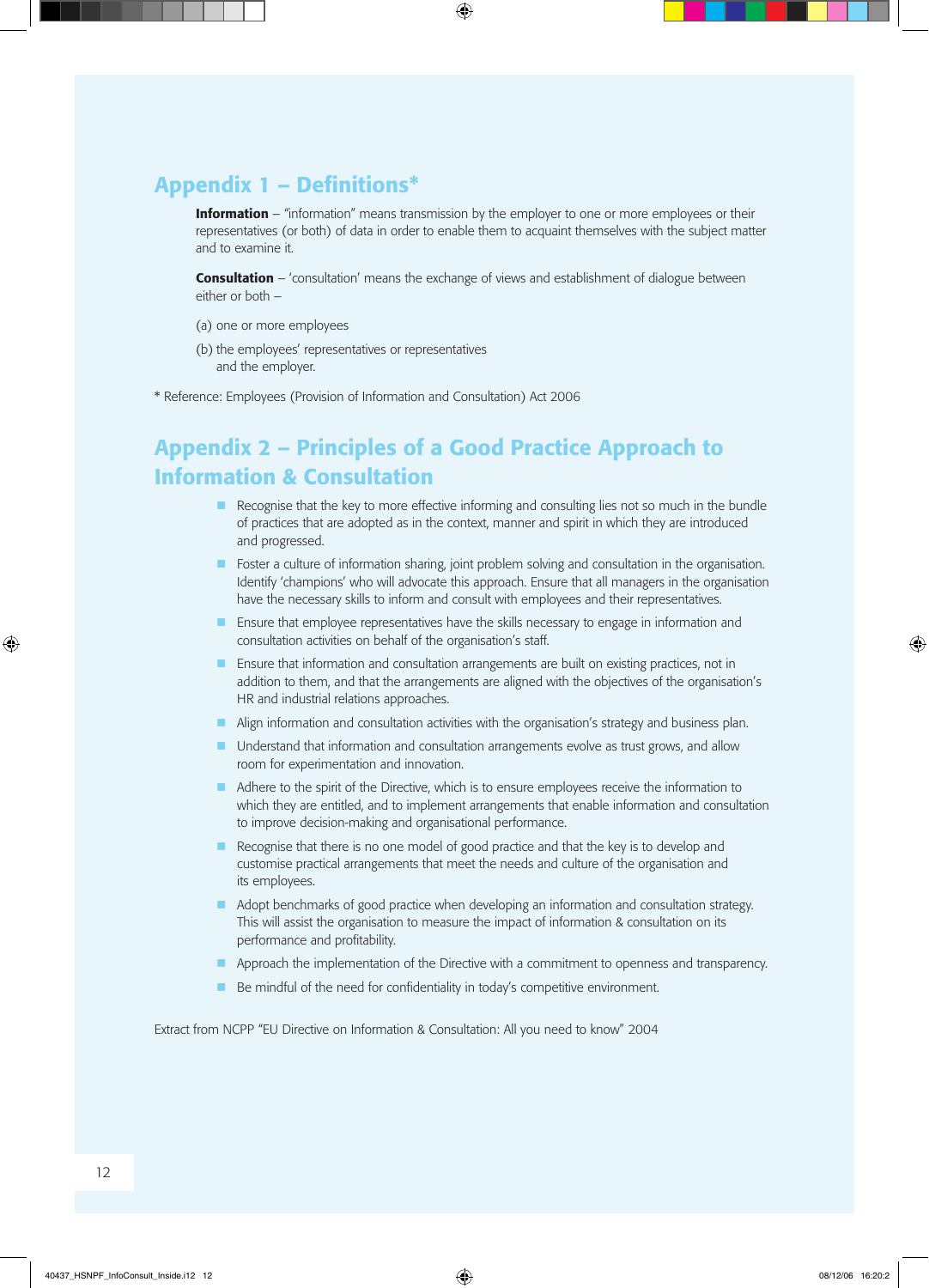## Appendix 3 – Checklist for Methods of Consultation

### Direct information sharing checklist

| <b>Written</b>                   | Yes/No | Electronic                        | Yes/No | <b>Face To Face</b>                                                      | Yes/No |
|----------------------------------|--------|-----------------------------------|--------|--------------------------------------------------------------------------|--------|
| Company handbook                 |        | Email                             |        | Employee briefings - individuals                                         |        |
| Employee handbook                |        | Audio-conferencing<br>(telephone) |        | Team briefings - team, business<br>unit, department                      |        |
| Memos and information<br>notices |        | Web-based conferencing            |        | Large scale staff meeting -<br>interdepartmental, organisational<br>wide |        |
| Employee briefings               |        | Video conferencing                |        | Breakfast briefings                                                      |        |
| <b>Bulletin boards</b>           |        | Intranet/Internet postings        |        | Working lunches                                                          |        |
| Notice boards                    |        | <b>Databases</b>                  |        | Management chain briefings                                               |        |
| Organisational newsletter        |        | Web casts                         |        | Information cascades                                                     |        |
| Annual Reports                   |        |                                   |        | Shop floor briefings                                                     |        |
| Staff circulars                  |        |                                   |        |                                                                          |        |
| Quarterly business updates       |        |                                   |        |                                                                          |        |

#### Direct Consultation checklist

| Individual                            | Yes/No | Group                                                                                                                 | Yes/No |
|---------------------------------------|--------|-----------------------------------------------------------------------------------------------------------------------|--------|
| Employee surveys/attitude surveys     |        | Temporary Groups – time limited and issue<br>specific i.e. project groups, task forces or focus<br>groups             |        |
| Employee appraisal/360 degree systems |        | Permanent groups – e.g. Quality Circles, or others<br>that discuss work related issues on an on-going<br><b>basis</b> |        |
| Training & Development Reviews        |        |                                                                                                                       |        |
| One-to-one meetings                   |        |                                                                                                                       |        |
| Performance Reviews                   |        |                                                                                                                       |        |
| Suggestion boxes                      |        |                                                                                                                       |        |

#### Indirect information and Consultation methods

|                                                | Yes/No |
|------------------------------------------------|--------|
| Industrial Relations Structures and Agreements |        |
| Partnership-style arrangements                 |        |
| European Works Councils                        |        |
| Occupational Health and Safety                 |        |
| Collective Redundancies                        |        |
| Mergers and Acquisitions                       |        |
| <b>Pension Trustees</b>                        |        |

Extract from "EU Information & Consultation directive: All you need to know" published by NCPP 2004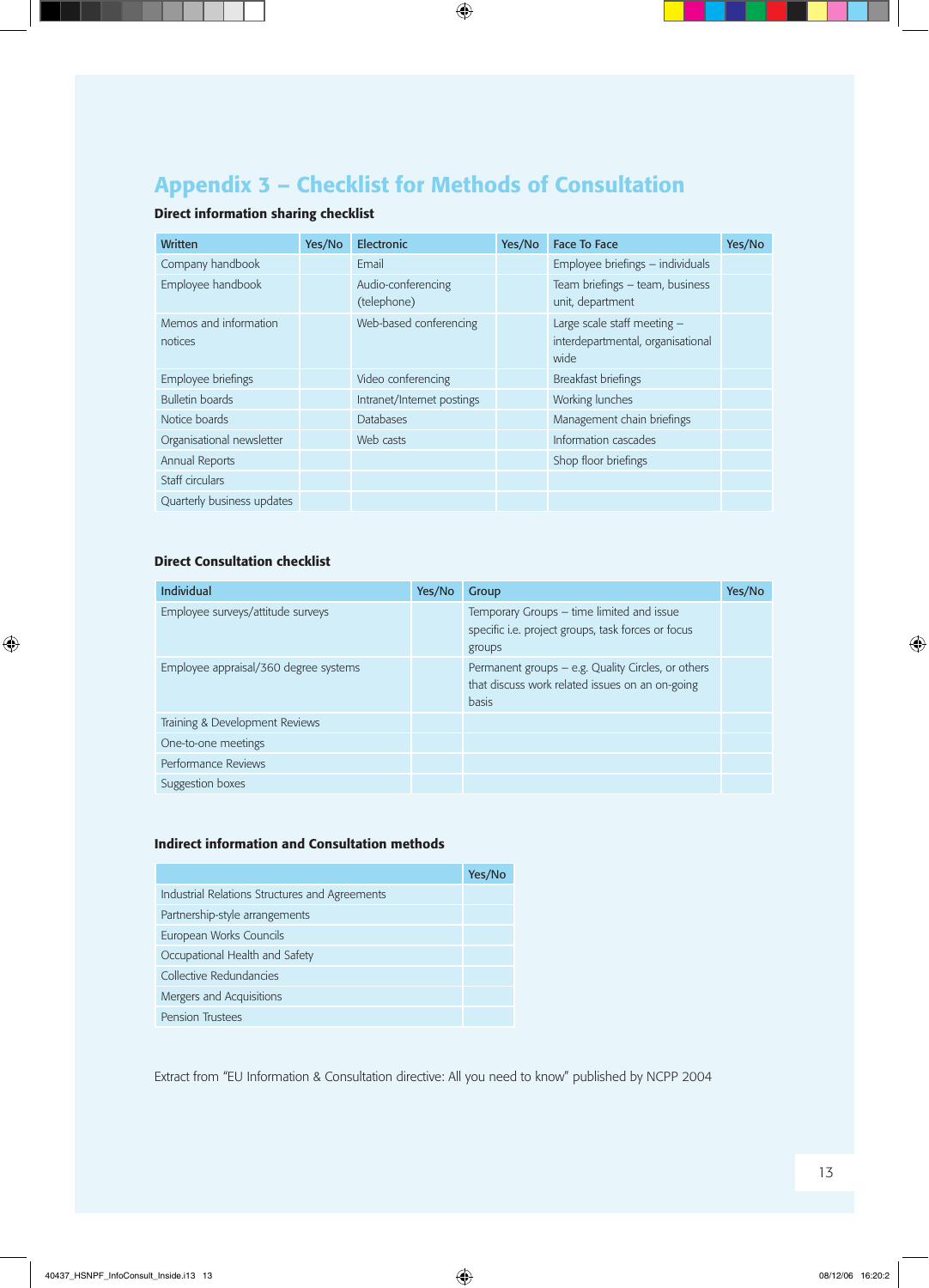## Appendix 4 – Article 4 of the Directive: Practical Arrangements for Information and Consultation

- 1. In accordance with the principles set out in Article 1 and without prejudice to any provisions and/or practices in force more favourable to employees, the Member States shall determine the practical arrangements for exercising the right to information and consultation at the appropriate level in accordance with this Article.
- 2. Information and consultation shall cover:
	- (a) information on the recent and probable development of the undertaking's or the establishment's activities and economic situation;
	- (b) information and consultation on the situation, structure and probable development of employment within the undertaking or establishment and on any anticipatory measures envisaged, in particular where there is a threat to employment;
	- (c) information and consultation on decisions likely to lead to substantial changes in work organisation or in contractual relations, including those covered by the Community provisions referred to in Article 9(1).
- 3. Information shall be given at such time, in such fashion and with such content as are appropriate to enable, in particular, employees' representatives to conduct an adequate study and, where necessary, prepare for consultation.
- 4. Consultation shall take place:
	- (a) while ensuring that the timing, method and content thereof are appropriate;
	- (b) at the relevant level of management and representation, depending on the subject under discussion;
	- (c) on the basis of information supplied by the employer in accordance with Article 2(f) and of the opinion which the employees' representatives are entitled to formulate;
	- (d) in such a way as to enable employees' representatives to meet the employer and obtain a response, and the reasons for that response, to any opinion they might formulate;
	- (e) with a view to reaching an agreement on decisions within the scope of the employer's powers referred to in paragraph 2(c).

### Appendix 5 – Subjects for Information and Consultation

 It is not possible to define precisely what constitutes a significant issue. Nevertheless, a number of issues have been suggested by managers and trade union representatives as falling into this category and they are listed here (this is not intended to be an exhaustive list):

- $\blacksquare$  Changes in work organisation and structures;
- n The further development of effective human resource policies and practices in areas such as recruitment and selection, induction, training and development, anti-bullying policies, gender equality policies, family friendly working arrangements, health awareness and testing practices, performance management systems etc.;
- n The Policy Framework for Public Private Partnerships (section 4.22 of Sustaining Progress) & agreements between the Social Partners;
- $\blacksquare$  Improvement of employee career paths to reward employees and increase motivation;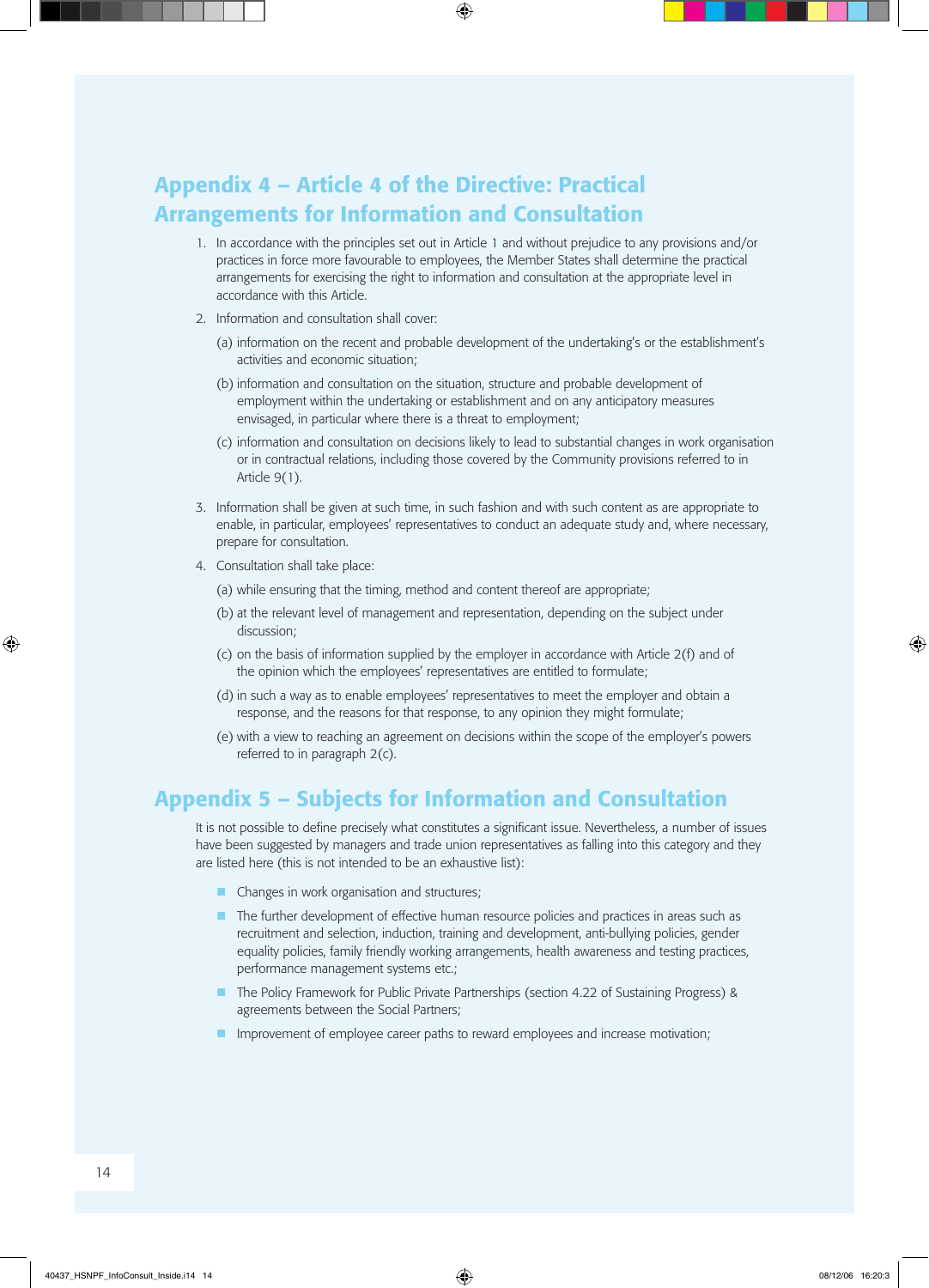- **n** Improvement in the conduct of industrial relations including the operation of grievance and disciplinary procedures and negotiation arrangements, separate and joint management and trade union training, so as to reduce conflict, improve relationships and create a climate conducive to organisational change;
- $\blacksquare$  Employee involvement in the development of service plans and strategies;
- $\blacksquare$  Issues relating to the job security of employees;
- $\blacksquare$  The introduction of new organisation structures;
- $\blacksquare$  The expansion of performance management systems;
- Development of agreed ways of introducing organisational changes and addressing the skills needs of those involved in the change process;
- $\blacksquare$  The expansion of value for money initiatives;
- $\blacksquare$  The development and further implementation of performance indicators;
- $\blacksquare$  Improvement of the physical accommodation available to staff and service users.

 (Extract from 'The Health Services Partnership Agreement, May 2006)

### Appendix 6 – Synopsis of the Problem Solving Techniques

#### Joint problem solving (JPS)

 This is a structured process, the purpose of which is to develop solutions with all interested parties, based on a shared analysis of the problem, joint exploration of solution options and agreeing the best solution to implement.

#### JPS prerequisites:

- $\blacksquare$  All parties attend voluntarily
- $\blacksquare$  All available information on the problem is given to all parties
- $\blacksquare$  An open and engaging mindset to using the approach by all participants
- $\blacksquare$  Participants to have been schooled in use of relevant techniques
- $\blacksquare$  This process may require facilitation.

#### JPS approach:

- $\blacksquare$  Agree the nature and scope of the problem to be solved
- $\blacksquare$  Solve one problem at a time
- Structured problem solving steps (1. Identify problem. 2 Gather information. 3. Generate alternative solutions. 4. Select best solution. 5. Implement solution. 6. Review outcome)
- **n** Use agreed problem solving techniques (e.g. 'Six hats', Brain storming, Flip charting, Three stage factor analysis, multi voting etc).

#### Intended outcome of JPS:

**n** An agreed set of proposals to resolve the problem.